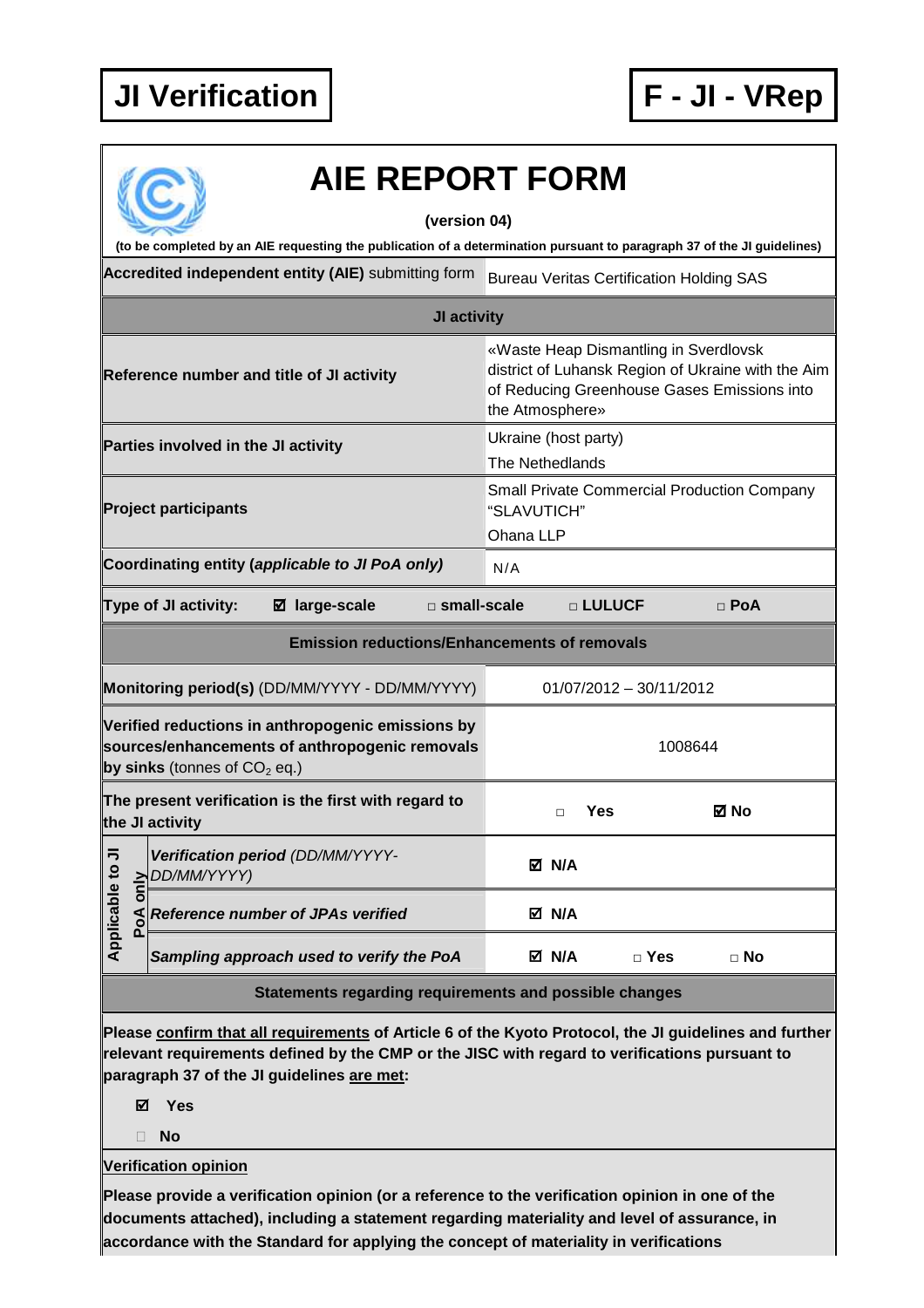The verification opinion is provided in the attached Verification Report №UKRAINE-ver/0841/2012 version 02 dated 04/12/2012.

| The project design was revised in the current<br>monitoring period, after the determination has<br>been deemed final                                                                                                                                                           | $\Box$ Yes            |                            | ⊠ No                   |  |
|--------------------------------------------------------------------------------------------------------------------------------------------------------------------------------------------------------------------------------------------------------------------------------|-----------------------|----------------------------|------------------------|--|
| If yes, please list all revisions to the project design<br>and express a determination opinion (or provide a<br>reference to an attached document containing the<br>required information)                                                                                      | $\boxtimes$ N/A       |                            |                        |  |
| If project design was revised in the current<br>monitoring period, please confirm that conditions<br>defined in JI guidelines (paragraph 33) are still met                                                                                                                     | <b>⊠ N/A</b>          | $\sqcap$ Yes               | $\Box$ No              |  |
| If project design was revised in the current<br>monitoring period, please confirm that the changes<br>do not alter the original determination opinion                                                                                                                          | <b>⊠ N/A</b>          | $\sqcap$ Yes               | $\sqcap$ No            |  |
| If project design was revised in the current<br>monitoring period, please confirm that:                                                                                                                                                                                        |                       |                            |                        |  |
| (a) Physical location of the project has not changed                                                                                                                                                                                                                           |                       |                            |                        |  |
| $(b)$ If emission sources have changed, they are<br>reflected in an updated monitoring plan                                                                                                                                                                                    | M N/A                 | $\sqcap$ Yes               | $\sqcap$ No            |  |
| (c) Baseline scenario has not changed                                                                                                                                                                                                                                          | M N/A                 | $\Box$ Yes                 | $\Box$ No              |  |
| (d) Changes are consistent with JI specific approach<br>or CDM methodology upon which the<br>determination was prepared for the project                                                                                                                                        | M N/A<br><b>☑ N/A</b> | $\sqcap$ Yes<br>$\Box$ Yes | $\Box$ No<br>$\Box$ No |  |
| The monitoring plan was revised in the current                                                                                                                                                                                                                                 |                       |                            |                        |  |
| monitoring period                                                                                                                                                                                                                                                              | ⊠ No<br>$\Box$ Yes    |                            |                        |  |
| If yes, please specify for which technologies and<br>measures under each type of JPA the monitoring plan<br>was revised (applicable to JI PoA only)                                                                                                                            |                       |                            |                        |  |
| The current revisions to the monitoring plan<br>improve the accuracy and/or applicability of<br>information collected, compared to the original<br>monitoring plan without changing conformity with<br>the relevant rules and regulations for establishing<br>monitoring plans | M N/A                 | $\Box$ Yes                 | $\Box$ No              |  |
| List of documents attached to the verification report form                                                                                                                                                                                                                     |                       |                            |                        |  |
| Please attach relevant documents used in the verification process and mark below accordingly                                                                                                                                                                                   |                       |                            |                        |  |